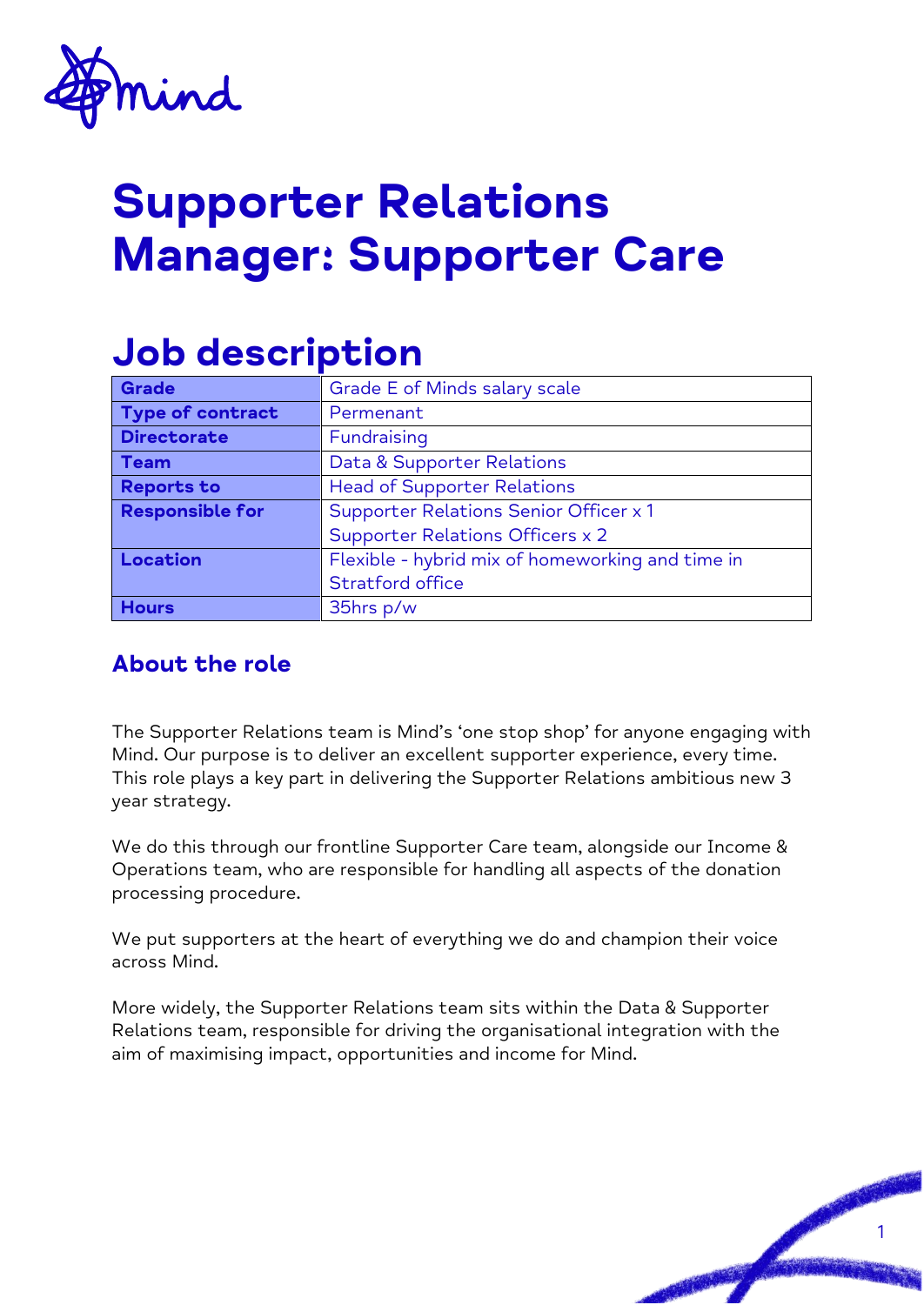

#### **About the role**

Reporting to the Head of Supporter Relations, you will be responsible for managing the success of the Supporter Care team, comprised of nine full time members of staff. You will directly line manage one Supporter Relations Senior Officer (SC) and two Supporter Relations Officers (SC).

You will be responsible for ensuring the team successfully progresses through our agreed operational plans, in order to meet our ambitious strategic objectives for the period 2021-2024.

You will need to measure and monitor team performance against service level agreements and key performance indicators, guaranteeing an excellent service for our internal and external customers.

Alongside team management, you will support key projects that are necessary to meet key deliverables in our Supporter Relations 3 year strategy. Finally, you will encourage a culture of continuous improvement, ensuring Mind delivers a sector leading, reliable and engaging experience.

Finally, Mind aims to ensure that the needs and interests of mental health service users, women, black and minority ethnic communities, disabled people, lesbians, gay men, bisexuals, transgender and people of all ages are reflected in all its activities. You are expected to contribute to this aim.

#### **Key Responsibilities**

- 1. Manage the Supporter Care unit to ensure Mind's fundraising activities are fully supported and facilitated by an effective administrative and operational service, in able to maximise income and engagement.
- 2. Manage the Supporter Care unit within the Supporter Relations Team. Directly line manage one Supporter Relations Senior Officer (SC)and two Supporter Relations Officers (SC). Raise expectations around team performance and ensure these are delivered upon. Hold regular appraisals, supervisions and team meetings. Set objectives, identify learning and performance needs, motivate and support the wellbeing of line reports.
- 3. Proactively plan and manage staffing and skill levels within the team to effectively meet the demands of service, activity levels and fundraising activities. To include the recruitment of permanent/temporary members of staff, volunteers, appropriate allocation of resources and effective succession planning/cover arrangements.

2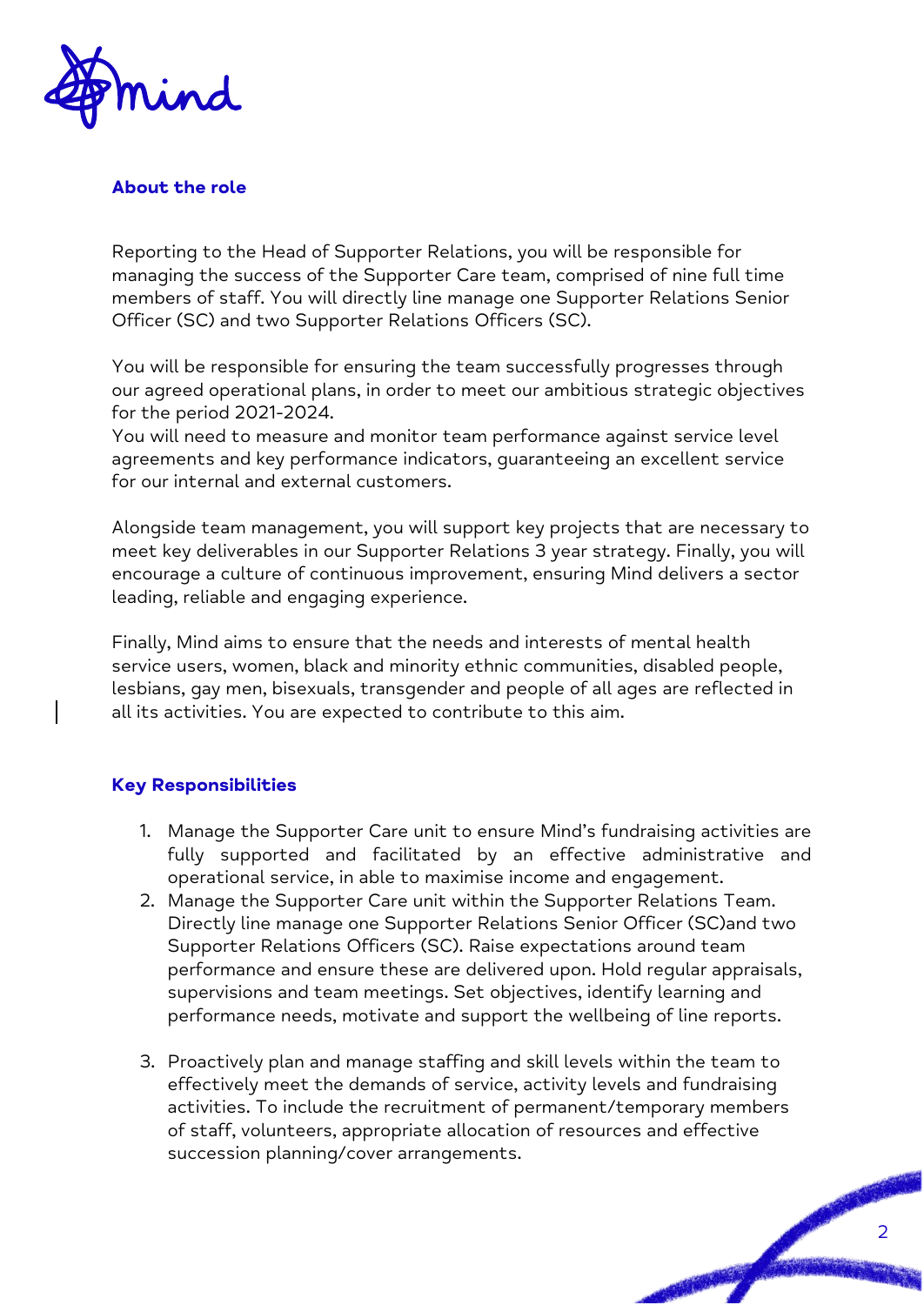

- 4. Deliver, manage and continuously develop all aspects of performance within the Supporter Care team, to meet or exceed targets, service levels and Mind strategic objectives.
- 5. Lead, develop and inspire a supporter-facing team who directly recruit, engage, steward, develop and retain supporters through great one-to-one supporter care
- 6. Work collaboratively to develop and deliver a supporter care programme that is tailored, relevant and inspiring - deepening engagement with the cause, providing ease of interaction and personal complaint management
- 7. Support the team in handling complex complaints, leading by example in delivering exemplary supporter care. Responsible for submitting relevant complaint, compliments and feedback reports and information for quarterly quality reporting.
- 8. To take responsibility for the team corresponding effectively with supporters and stakeholders using creative and engaging methods of communication, including written, verbal and electronic mechanisms
- 9. Ensure all legal requirements for activities undertaken by the team as well as third party suppliers are being met, to protect Mind from financial and non-financial risks, including GDPR / Data Protection, PCI-DSS and Gift Aid regulations.
- 10. Develop and support staff in improving the quality, commitment and morale whilst encouraging a culture that concentrates on content and delivering an effortless, accurate and engaging interaction with supporters.
- 11. Responsible for ensuring gift aid requirements and processes are being followed across the team, taking advantage of all opportunities in order to maximise income and meet gift aid targets
- 12. Manage relationship with contact centre provider,
- 13. Collate and analyse performance information as required by the head of Supporter Relations and other members of Fundraising management
- 14. Deliver quarterly team reports, sharing insight about Mind's income as well as explicitly measuring and analysing team performance. Identify customer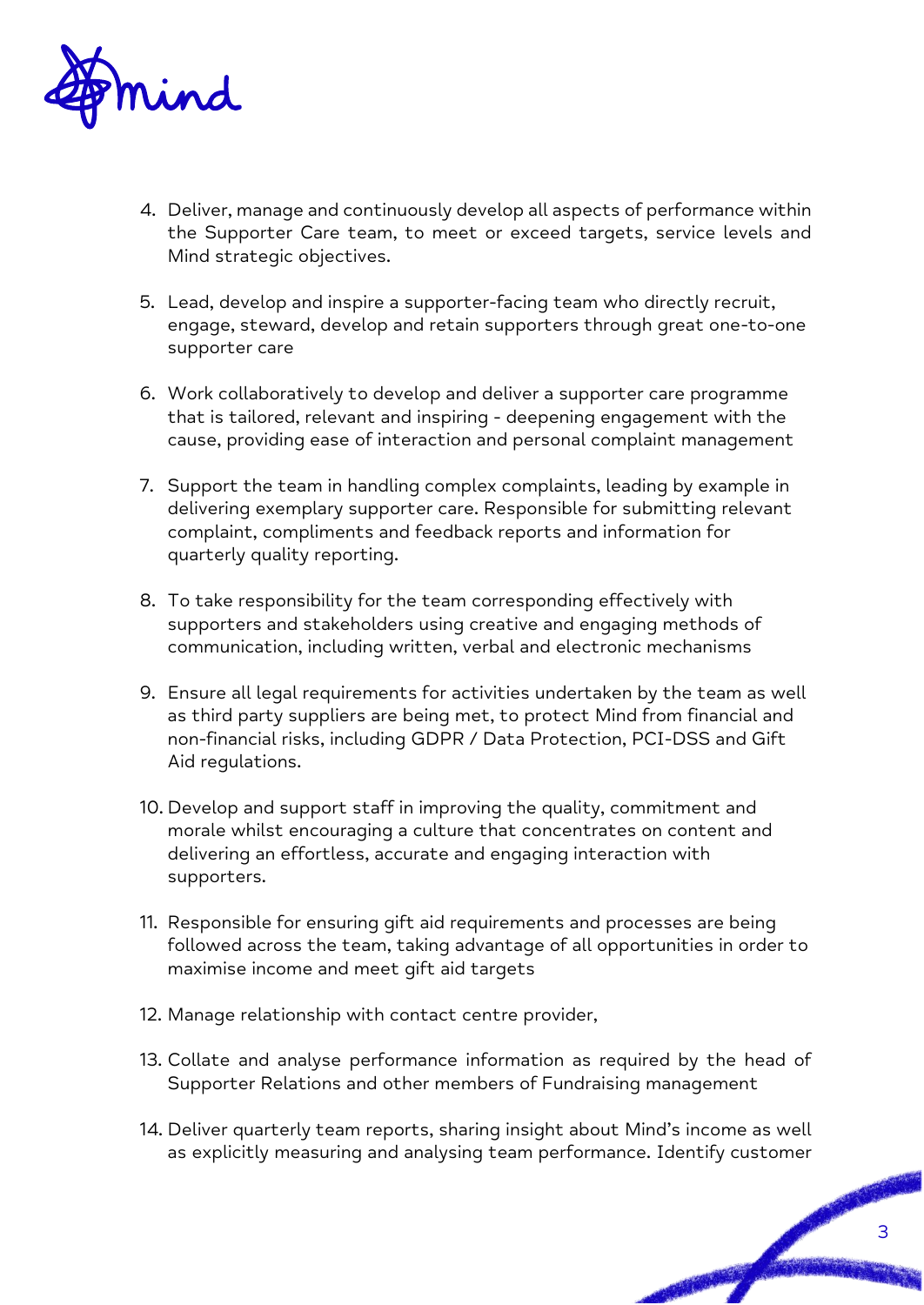

service trends and determine system improvements. Ensure improvement actions are followed through to conclusion to ensure continuous improvement

- 15. Responsible for ensuring the team successfully progresses through our agreed operational plans, in order to meet our ambitious strategic objectives for the period 2021-2024. Working closely with the team managers to guarantee a streamlined and focused approach.
- 16. Lead key strategic projects targeting the growth of the unit, supporting our vision of a 'one stop shop' delivering excellent customer service, every time
- 17. Build strong working relationships with key strategic stakeholders to deliver cross-organisational objectives, within agreed timelines.
- 18. Keep on top of sector wide initiatives and job knowledge by participating in educational opportunities, maintaining personal networks, and participating in professional organizations. Ensure that Supporter Relations initiatives compliment Mind's strategic aims and promote income best practice income handling across the wider organization
- 19. Seek out and utilise external customer service assessment programmes (e.g. mystery shopping) to gain insight into service standards. Obtain and report on benchmarking information, comparing service to similar organisations across the sector.
- 20.Have a full and expert understanding of Minds CRM (Microsoft Dynamics), its functions and its tools. Be able to troubleshoot non-technical issues and provide high level support and training to the team.
- 21. Responsible for ensuring all legal requirements for activities undertaken by the team as well as third party suppliers are being met, to protect Mind from financial and non-financial risks, including GDPR / Data Protection, PCI-DSS and Gift Aid regulations. This includes keeping up to date with sector initiatives and best practice.
- 22.Attend, contribute to and lead Supporter Relations team meetings, to inform, engage and unite the unit.
- 23.Implement helpful initiatives to facilitate the achievement of the Supporter Relations strategy and the development of a healthy team culture & behaviours (e.g. away days)

4

No. of Canada and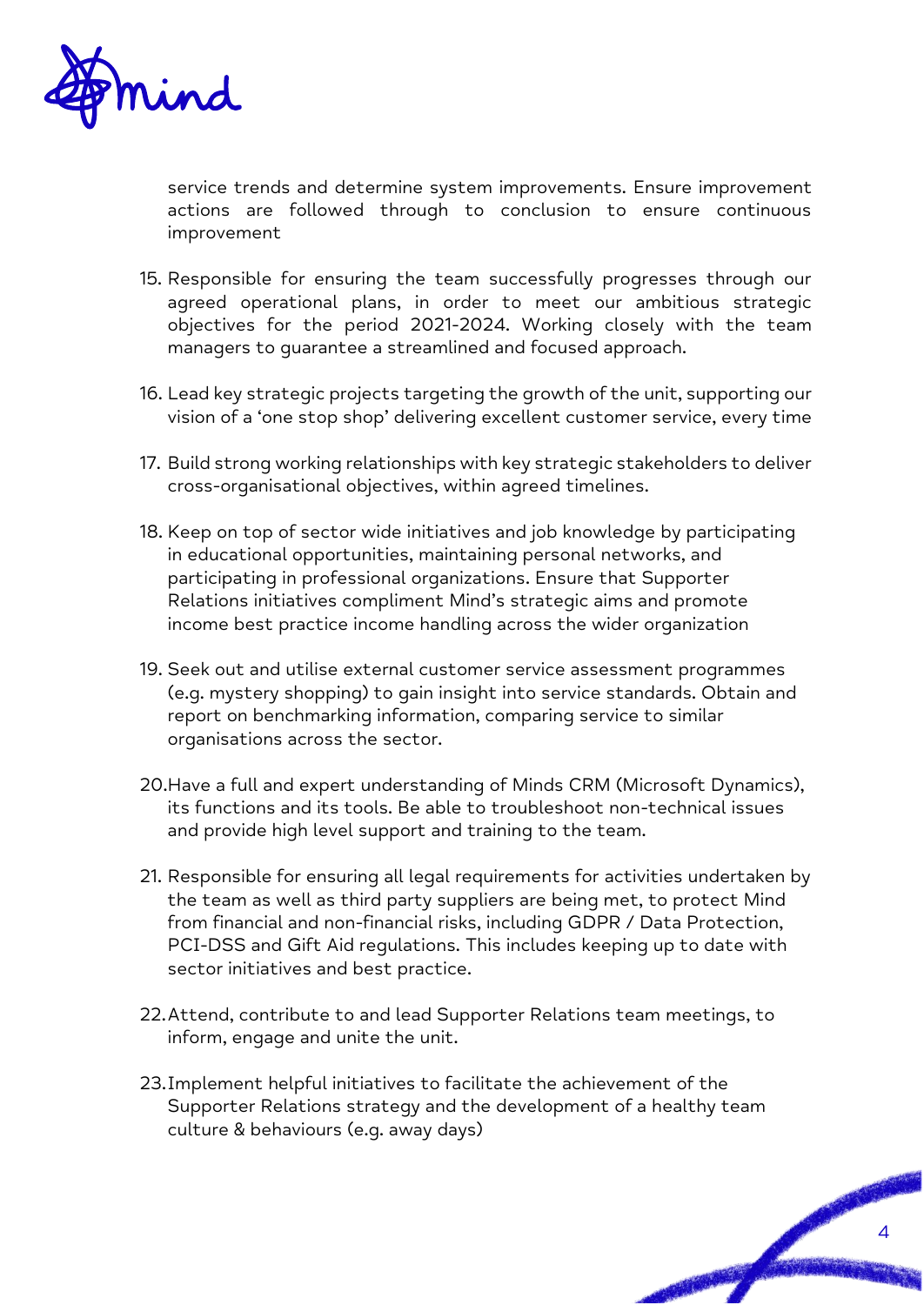

24.Deputise for the Head of Supporter Relations when necessary, assuming accountability for the team in their absence

This job description reflects the current scope of duties and responsibilities of the role. The post holder may be asked, and is expected, to undertake any other duties commensurate to the grade of the post. As duties and responsibilities change and develop, this job description will be reviewed and may be subject to amendment.

#### **Expectations**

- To attend and contribute to team meetings, supervision and appraisal process in line with Mind's policies and procedures.
- To attend and contribute to Mind staff training and any other training identified as appropriate for the post.
- To travel to meetings in England and Wales, which may require the need to work unsociable hours, which may require the need for an overnight stay, evening and weekend work.
- To adhere to relevant legal and statutory requirements including the Data Protection Act, Health and Safety at Work Act and relevant charity law.
- To maintain an appropriate level of confidentiality at all times.
- To contribute to making Mind a greener workplace.

All members of staff at Mind are expected to embody our mission, values and competencies. This includes an expectation that they will:

- Show passion for what Mind does and the changes that we are making for people with mental health problems
- Work collaboratively across teams, departments, locations and organisations
- Stand up for what they believe is best and trust in themselves and each other
- Be open to others and ourselves and show a commitment to learning
- Be open to change and respond flexibly and quickly to the changing world
- Demonstrate organisational awareness and see the bigger picture while working towards objectives
- Communicate effectively, ensuring their messages are understood and that they strive to understand others
- Value diversity and treat others with respect, showing sensitivity towards differences, promoting and encouraging diversity, and building on people's different skills and talents to enhance the quality of their own and other's work
- Demonstrate a commitment to quality and improvement, through learning and analysis.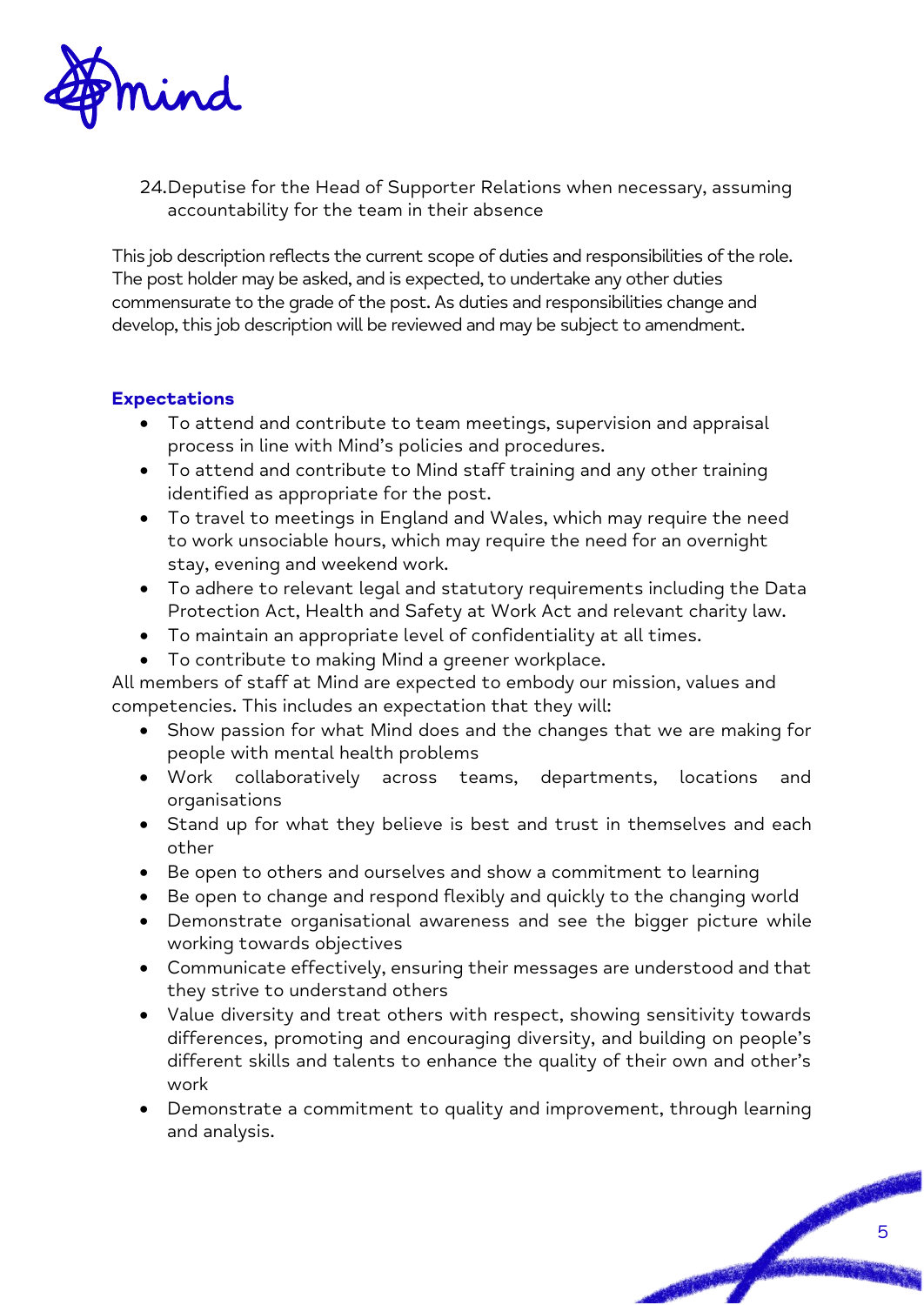

#### **Person Specification**

#### **Essential Criteria**

#### **Experience**

- 1. Demonstrable experience in developing, tracking and progressing through operational plans, meeting strategic objectives
- 2. Demonstrable experience of line managing staff including setting objectives, managing performance and staff development
- 3. Significant experience of delivering and improving customer service, including managing and prioritising conflicting strategic priorities
- 4. Experience setting, monitoring and developing performance to Service Level Agreements – both for internal teams and individuals as well as with external service providers.
- 5. Demonstrable problem solving experience, working on own initiative to identify problems and apply solutions with a focus on service improvement
- 6. Proven experience in developing management reports to enable effective performance monitoring and analysis, relevant to strategic objectives
- 7. Substantial experience of data management, using a customer related database, querying and data manipulation
- 8. Experience of managing third party suppliers to deliver on Service Level **Agreements**

#### **Skills and abilities**

- 1. A strong team leader who is able to manage and develop individuals so that they work together as a team to deliver on the departments objectives
- 2. Flexible and adaptable approach, able to work independently and manage a team with minimal supervision.
- 3. Ability to provide clarity around priorities and goals for the entire functional area
- 4. Ability to manage growth in the team ambitions and work remit
- 5. A passion for excellent customer service
- 6. Ability to cultivate strong relationships with supporters, peers and senior management to get results